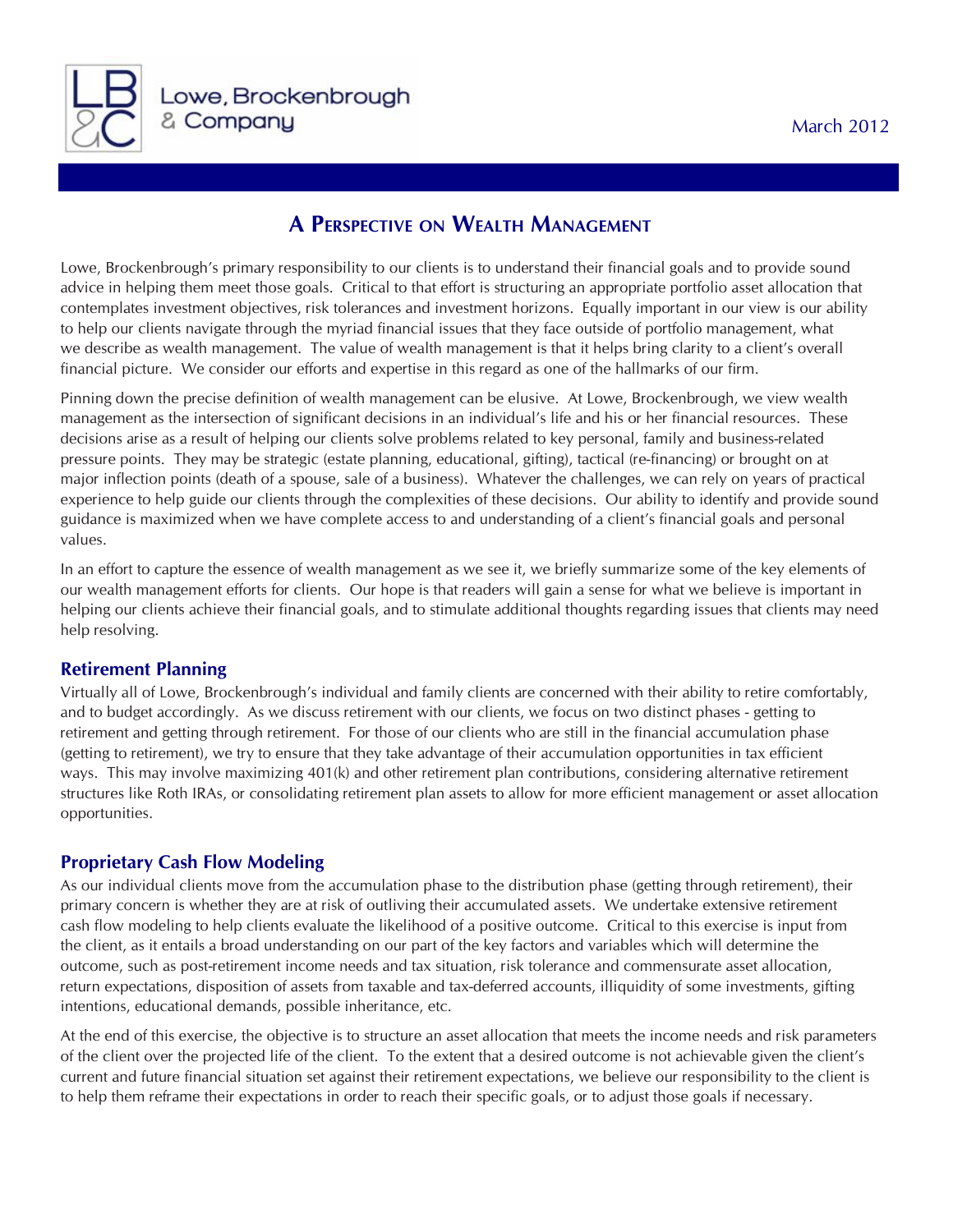### **Concentrated Positions**

For various clients, wealth has been created through concentrated investment holdings. Concentrations can be liquid or illiquid investments. Liquid concentrations are typically in publicly-traded stocks, usually with significant capital gains issues. Illiquid concentrations can be ownership in a private business or private equity position that gets sold to a public company. Very often, our clients with large concentrations of publicly-held securities have a large percentage of their wealth tied up in that security. With clients in this situation, we believe diversification or hedging of that risk is the appropriate strategy, usually implemented over time (though not always) and with great consideration to tax implications. In the case of illiquid concentrated positions, we are well-positioned to help clients identify various options (if so desired) for the disposition of the asset, or to seek alternate solutions for mitigating the potential financial disruption from an undesired event related to the asset.

### **Estate Planning**

In our years of working with individual clients along with their trust and estate attorneys and CPAs, we find that often their most difficult decisions revolve around how and when to pass along assets to heirs or other beneficiaries. It is arguably the most important but least attended to aspect of financial planning, perhaps because it requires facing one's own mortality. However, there are just too many cases of financial hardship caused by a lack of estate planning for clients to ignore. We view our responsibility in the estate planning process as twofold. First, we try to encourage clients to regularly review their estate planning documents with their trust and estate attorney – wills, living trusts, other trust and tax structures – to make sure they are up to date and reflect current tax law. Second, we want to be a sounding board for client questions and concerns as they consider various estate planning strategies. For instance, clients often ask our thoughts on the thorny issues surrounding the transfer of assets to children and other beneficiaries, hoping to strike the right balance between "too much, too soon" and "too late, too restrictive".

### **Gifting**

Part of the estate planning process may involve acting on individual or family charitable instincts, or taking advantage of tax code structure to maximize the generational transfer of assets during one's lifetime. These gifts can be liquid securities, real estate (developed, raw land, home), a private business, a partnership, or a venture capital stake, to name a few. There are strategies and ramifications for the gifting of each type of asset in order to optimize the intended outcome of the gift. As the gatekeeper for a client's financial assets, our role is vital in working with a client's attorney and CPA to ensure that such gifting does not adversely impact the client's current and future cash flow requirements. Our proprietary cash flow analysis mentioned above is a key component in devising the appropriate strategy for implementing a gifting plan.

### **Educational Planning**

Some of our clients have chosen to help their children and grandchildren with the spiraling costs of education. Private high school and college/graduate school tuitions are a significant financial burden. Worse still is the rise in future tuition costs, as educational inflation ranges between 6% and 9% a year. At a 7% education inflation rate, tuitions double every 10 years. Modeling these costs over time, and incorporating the resulting expenses into our cash flow analysis, is an integral part of understanding a client's ability to undertake such a generous and estate-smart gesture.